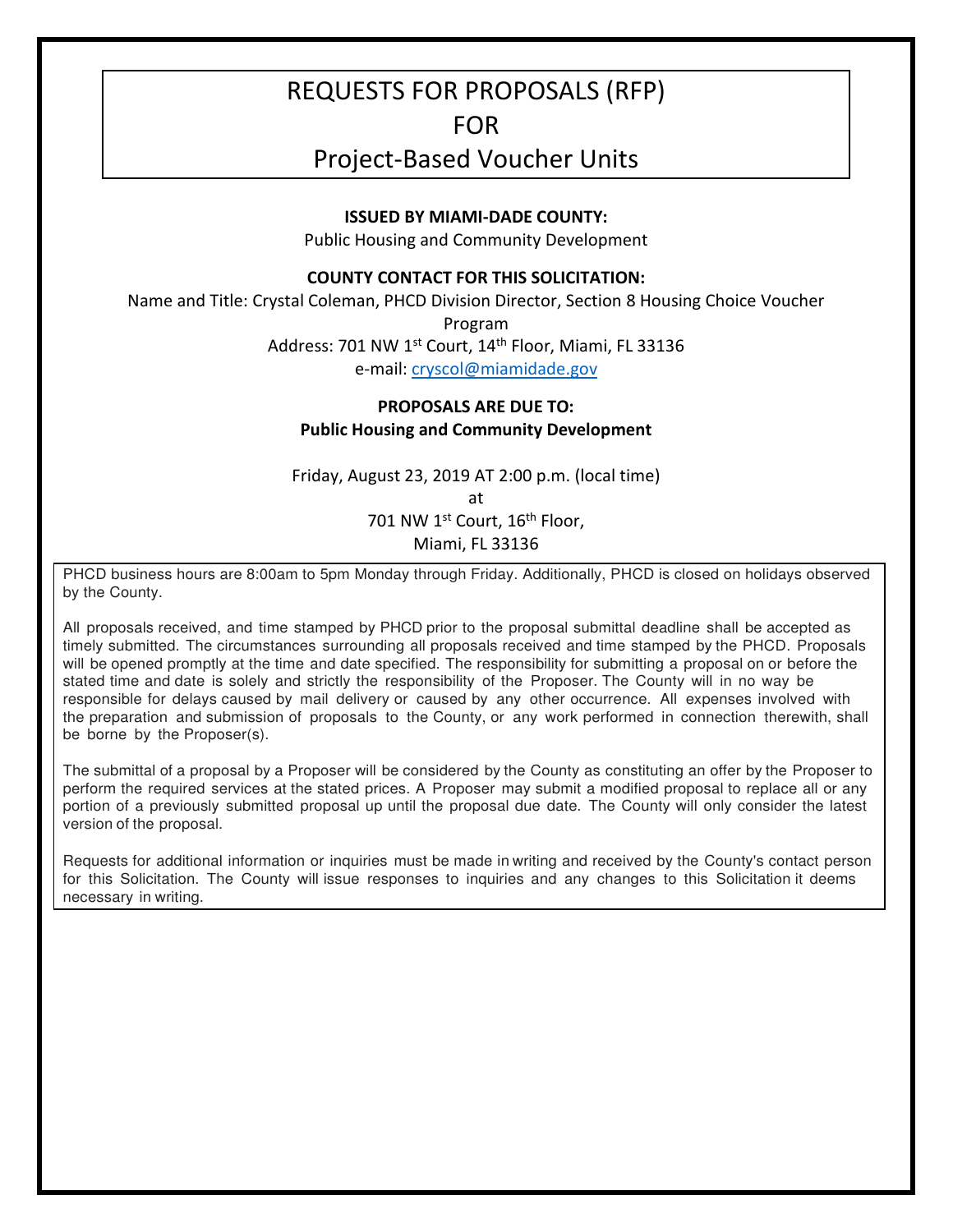| $\mathbf{1}$   |     | <b>Contents</b> |
|----------------|-----|-----------------|
| 1.             |     |                 |
|                | 1.1 |                 |
|                | 1.2 |                 |
|                | 1.3 |                 |
|                | 1.4 |                 |
|                | 1.5 |                 |
|                | 1.6 |                 |
|                | 1.7 |                 |
| $\overline{2}$ |     |                 |
|                | 2.1 |                 |
|                | 2.2 |                 |
|                | 2.3 |                 |
|                | 2.4 |                 |
| 3              |     |                 |
| 4              |     |                 |
|                | 4.1 |                 |
|                | 4.2 |                 |
|                | 4.3 |                 |
| 5              |     |                 |
| 6              |     |                 |
| 7              |     |                 |
|                | 7.1 |                 |
|                | 7.2 |                 |
|                | 7.3 |                 |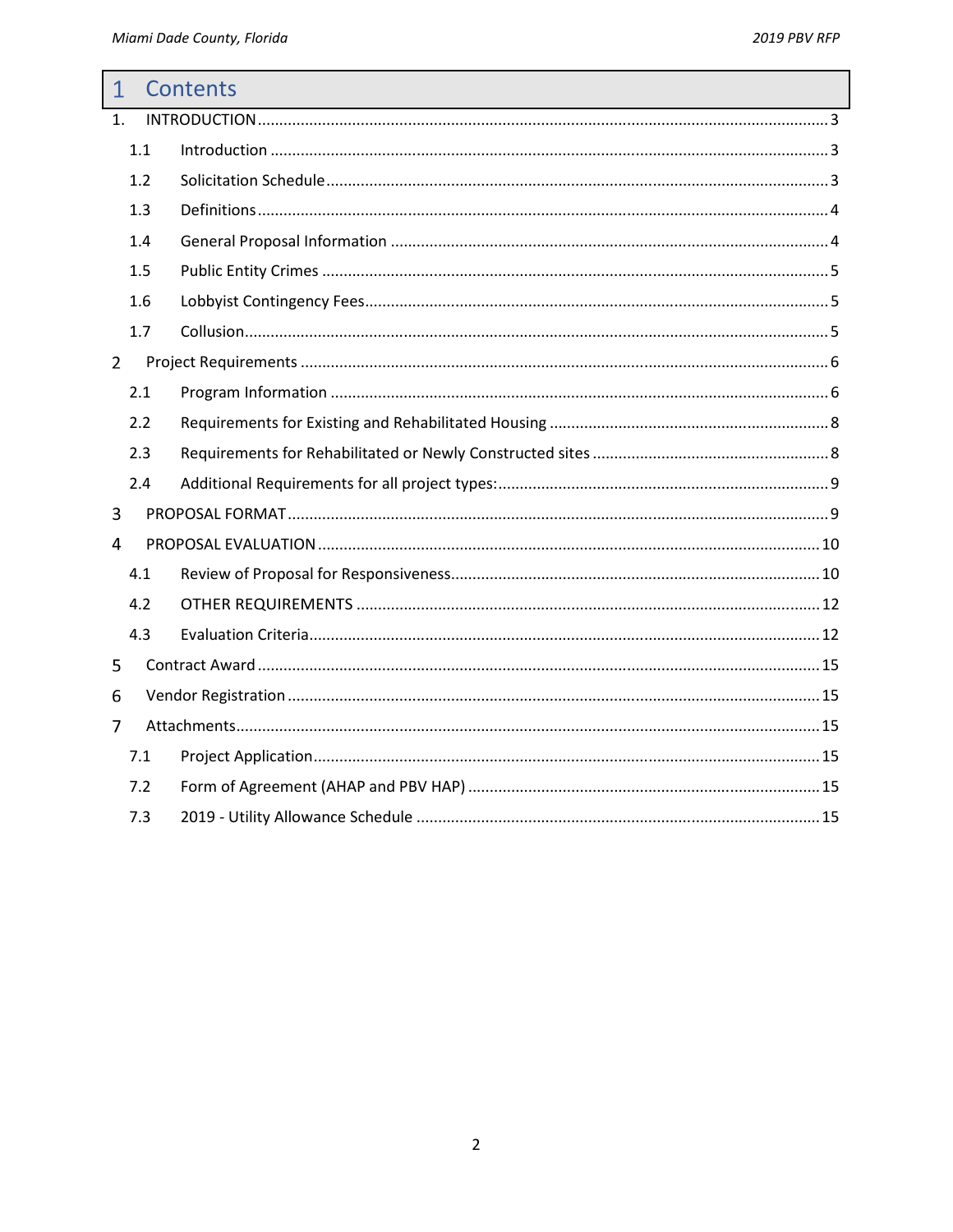## **1. INTRODUCTION**

## **1.1 Introduction**

Miami-Dade County, hereinafter referred to as "the County", as represented by the Miami-Dade County Public Housing and Community Development, hereinafter referred to as "PHCD", is soliciting proposals from developers/owners of rental housing units under its Project-Based Voucher (PBV) program. PHCD is considering the following types of units 1) New construction, 2) Substantial rehabilitation, and 3) Existing units.

Proposers may apply for one or more unit types. Each of these categories is independent and will be awarded individually. The County anticipates awarding PBVs to one (1) or more projects that do not exceed 430 PBV units, and that meet the requirements of this solicitation.

The County anticipates awarding each contract for a fifteen (15) year period, with options to renew for up-to an additional fifteen (15) years, at the County's sole discretion.

## **1.2 Solicitation Schedule**

The anticipated schedule for this Solicitation is as follows:

Solicitation issued: Wednesday, July 24, 2019 Deadline for receipt of questions: Friday, August 2, 2019 at 2:00 p.m. Evaluation process: September 2019 Projected award date: September 2019

Proposal due date: See front cover for date, time and place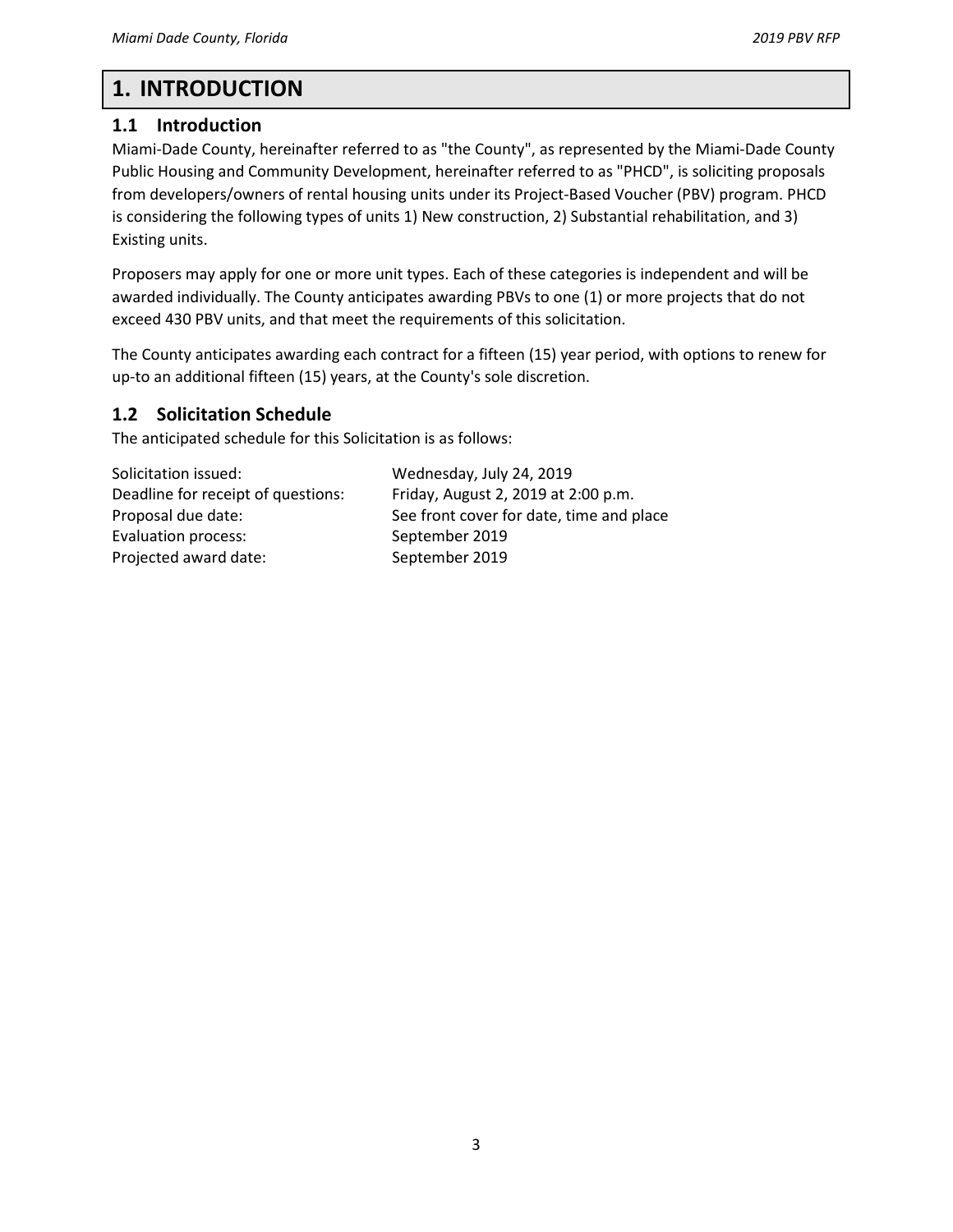### **1.3 Definitions**

The following words and expressions used in this Solicitation shall be construed as follows, except when it is clear from the context that another meaning is intended:

- **1.3.1** The word "Contractor" to mean the Proposer that receives any award of a contract from the County as a result of this Solicitation, also to be known as "the prime Contractor".
- **1.3.2** The word "County" to mean Miami-Dade County, a political subdivision of the State of Florida.
- **1.3.3** The word "HUD" to mean United States Department of Housing and Urban Development.
- **1.3.4** The word "Proposer" to mean the person, firm, entity or organization, as stated on Form A-1, submitting a response to this Solicitation.
- **1.3.5** The words "Scope of Services" to mean Section 2.0 of this Solicitation, which details the work to be performed by the Contractor.
- **1.3.6** The word "Solicitation" to mean this Request for Proposals (RFP) document, and all associated addenda and attachments.
- **1.3.7** The word "Subcontractor" to mean any person, firm, entity or organization, other than the employees of the Contractor, who contracts with the Contractor to furnish labor, or labor and materials, in connection with the Services to the County, whether directly or indirectly, on behalf of the Contractor.
- **1.3.8** The words "Work", "Services", "Program", or "Project" to mean all matters and things that will be required to be done by the Contractor in accordance with the Scope of Services and the terms and conditions of this Solicitation.

#### **1.4 General Proposal Information**

The County may, at its sole and absolute discretion, reject any and all or parts of any or all responses; accept parts of any and all responses; further negotiate project scope and fees; postpone or cancel at any time this Solicitation process; or waive any irregularities in this Solicitation or in the responses received as a result of this process. A proposal shall be the Proposer's firm commitment to provide the units solicited in the manner requested in the Solicitation and described in the proposal. In the event that a Proposer wishes to take an exception to any of the terms of this Solicitation, the Proposer shall clearly indicate the exception in its proposal. No exception shall be taken where the Solicitation specifically states that exceptions may not be taken. Further, no exception shall be allowed that, in the County's sole discretion, constitutes a material deviation from the requirements of the Solicitation. Proposals taking such exceptions may, in the County's sole discretion, be deemed nonresponsive. The County reserves the right to request and evaluate additional information from any respondent regarding respondent's responsibility after the submission deadline as the County deems necessary.

Proposals shall be irrevocable until contract award unless the proposal is withdrawn. A proposal may be withdrawn in writing only, addressed to the County contact person for this Solicitation, prior to the proposal due date or upon the expiration of 180 calendar days after the opening of proposals.

Proposers are hereby notified that all information submitted as part of, or in support of proposals will be available for public inspection after opening of proposals, in compliance with Chapter 119, Florida Statutes, popularly known as the "Public Record Law". The Proposer shall not submit any information in response to this Solicitation which the Proposer considers to be a trade secret, proprietary or confidential. The submission of any information to the County in connection with this Solicitation shall be deemed conclusively to be a waiver of any trade secret or other protection, which would otherwise be available to Proposer. In the event that the Proposer submits information to the County in violation of this restriction, either inadvertently or intentionally, and clearly identifies that information in the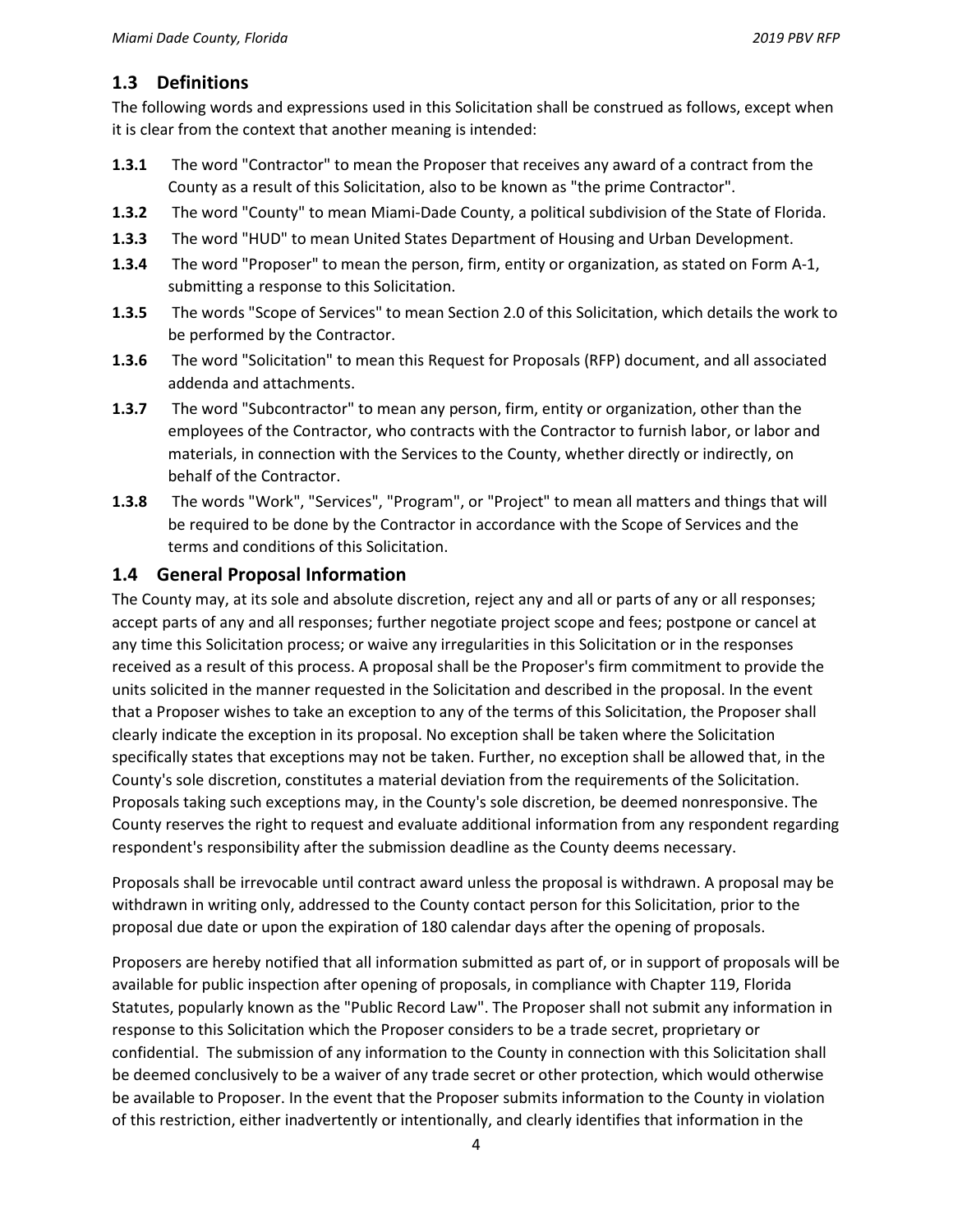proposal as protected or confidential, the County may, in its sole discretion, either (a) communicate with the Proposer in writing in an effort to obtain the Proposer's written withdrawal of the confidentiality restriction or (b) endeavor to redact and return that information to the Proposer as quickly as possible, and if appropriate, evaluate the balance of the proposal. Under no circumstances shall the County request the withdrawal of the confidentiality restriction if such communication would in the County's sole discretion give to such Proposer a competitive advantage over other proposers. The redaction or return of information pursuant to this clause may render a proposal non-responsive.

Any Proposer who, at the time of proposal submission, is involved in an ongoing bankruptcy as a debtor, or in a reorganization, liquidation, or dissolution proceeding, or if a trustee or receiver has been appointed over all or a substantial portion of the property of the Proposer under federal bankruptcy Jaw or any state insolvency law, may be found non-responsible. To request a copy of any ordinance, resolution and/or administrative order cited in this Solicitation, the Proposer must contact the Clerk of the Board at (305) 375-5126.

### **1.5 Public Entity Crimes**

Pursuant to Paragraph 2(a) of Section 287.133, Florida Statutes, a person or affiliate who has been placed on the convicted vendor list following a conviction for a public entity crime may not submit a proposal for a contract to provide any goods or services to a public entity; may not submit a proposal on a contract with a public entity for the construction or repair of a public building or public work; may not submit proposals on leases of real property to a public entity; may not be awarded or perform work as a contractor, supplier, subcontractor, or consultant under a contract with any public entity; and, may not transact business with any public entity in excess of the threshold amount provided in Section 287.017 for Category Two for a period of thirty-six (36) months from the date of being placed on the convicted vendor list.

### **1.6 Lobbyist Contingency Fees**

- **1.6.1** In accordance with Section 2-11.1(s) of the Code of Miami-Dade County, after May, 16,2003, no person may, in whole or in part, pay, give or agree to pay or give a contingency fee to another person. No person may, in whole or in part, receive or agree to receive a contingency fee.
- **1.6.2** A contingency fee is a fee, bonus, commission or non-monetary benefit as compensation which is dependent on or in any way contingent upon the passage, defeat, or modification of: 1) any ordinance, resolution, action or decision of the County Commission; 2) any action, decision or recommendation of the County Mayor or any County board or committee; or 3) any action, decision or recommendation of any County personnel during the time period of the entire decision-making process regarding such action, decision or recommendation which foreseeably will be heard or reviewed by the County Commission or a County board or committee.

### **1.7 Collusion**

In accordance with Section 2-8.1.1 of the Code of Miami-Dade County, where two (2) or more related parties, as defined herein, each submit a proposal for any contract, such proposals shall be presumed to be collusive. The foregoing presumption may be rebutted by the presentation of evidence as to the extent of ownership, control and management of such related parties in preparation and submittal of such proposals. Related parties shall mean Proposer or the principals thereof which have a direct or indirect ownership interest in another Proposer for the same contract or in which a parent company or the principals thereof of one Proposer have a direct or indirect ownership interest in another Proposer for the same contract. Proposals found to be collusive shall be rejected. Proposers who have been found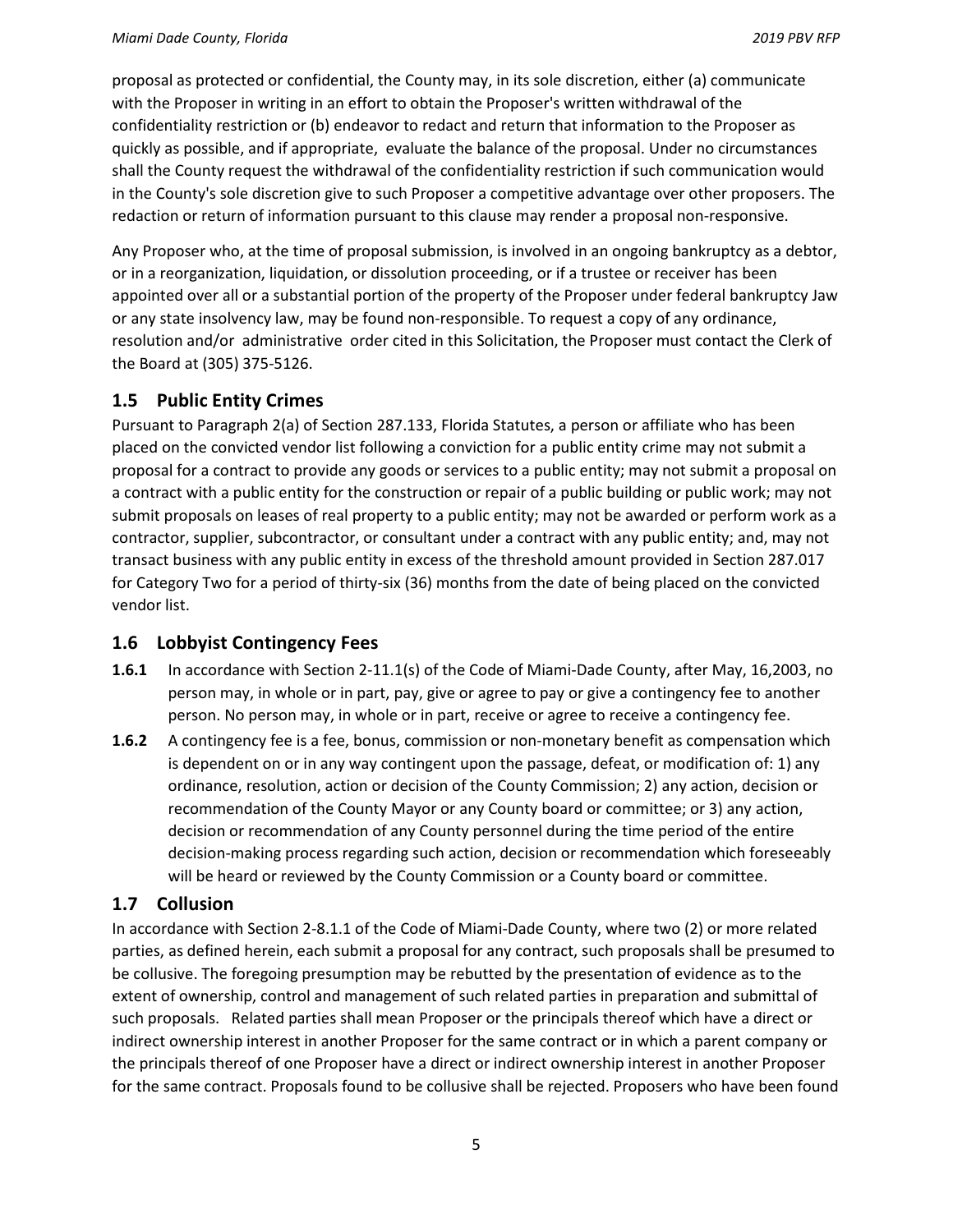to have engaged in collusion may be considered non-responsible, and may be suspended or debarred, and any contract resulting from collusive bidding may be terminated for default.

#### $\overline{2}$ **Project Requirements**

#### **2.1 Program Information**

Project-based vouchers (PBVs) are a component of PHCD's Housing Choice Voucher (HCV) program. PHCD uses its tenant-based voucher funding to allocate project-based units to a project. PHCD intends to project-base units in a specific project if the owner agrees to either rehabilitate or construct the units, or the owner agrees to set-aside a portion of the units in an existing development.

Through this solicitation, PHCD intends to enter into housing assistance payment contracts with qualified property owners to provide project-based voucher assistance in compliance with PHCD's PHA Plan and consistent with the goals of deconcentrating poverty and expanding housing and economic opportunities for designated rental units for a term of up to fifteen years subject to funding availability. Housing assistance subsidies will be provided while eligible families occupy the rental housing units and the units meet program standards. PHCD will refer families from its tenant-based Housing Choice Voucher program waiting list to the project owner in order to fill vacant units. PHCD's published subsidy standards will determine the appropriate unit size for the family size and composition.

PHCD may authorize PBV assistance for both existing housing units that comply with Housing Quality Standards and rehabilitated or newly constructed housing units (units rehabilitated or developed pursuant to an agreement for use in the PBV program).

Under the PBV regulations, Project-Based Vouchers can be attached to PHCD-owned units, including units owned by PHCD; however, all proposals submitted for PHCD units must be approved by HUD, or an independent entity selected by HUD.

Certain types of housing units and/or developments are not eligible for PBV assistance including: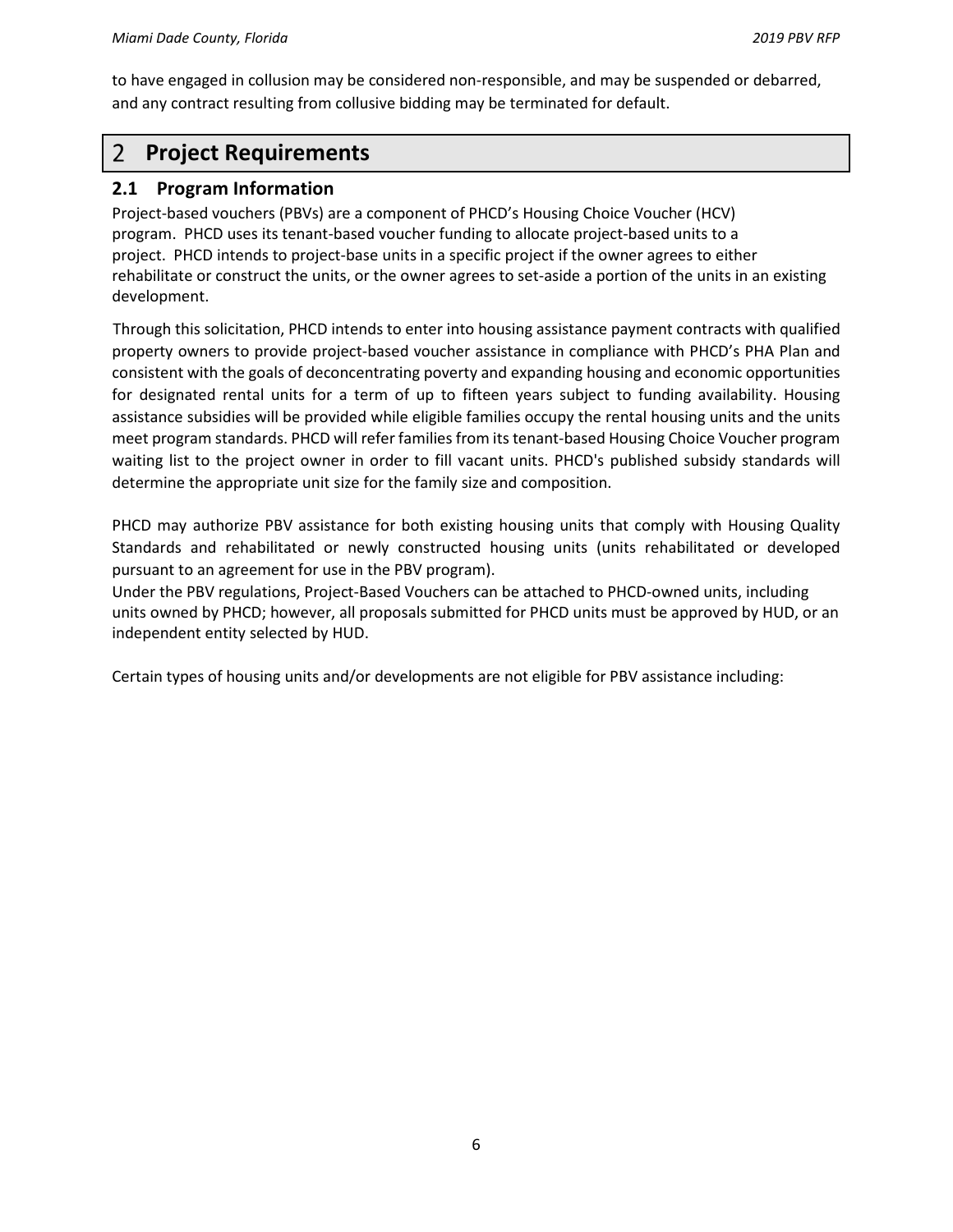- 2.1.1.1 Shared housing;
- 2.1.1.2 Units on the grounds of a penal, reformatory, medical, mental, or similar public or private institution;
- 2.1.1.3 Nursing homes or facilities providing continuous psychiatric, medical, nursing service, board and care, or intermediate care. However, PHCD may approve assistance for a dwelling unit in an assisted living facility that provides home health care service such as nursing and therapy for residents of the housing; Units that are owned or controlled by an educational institution or its affiliate and designed for occupancy by the students of the institution;
- 2.1.1.4 Manufactured homes;
- 2.1.1.5 Cooperative housing;
- 2.1.1.6 Transitional housing;
- 2.1.1.7 High-rise elevator projects for families with children;
- 2.1.1.8 Owner-occupied housing units;
- 2.1.1.9 Units occupied by an ineligible family at the time of proposal submission or prior to execution of the Housing Assistance Payment (HAP) contract; subsidized housing unit types determined ineligible in accordance with HUD regulations. These include, but are not limited to, public housing units; units subsidized with any other form of Section 8 assistance; units subsidized with any governmental subsidy that covers all or part of the operating costs of the housing; units subsidized with rental assistance under Section 236, Section 521 or Section 101; units subsidized with Section 202 including supportive housing for the elderly; units subsidized under Section 811; units subsidized with any form of tenant-based rental assistance as defined at 24 CFR 982.1(b)(2) including units subsidized with such assistance under the HOME program; and, units with any other duplicative federal, state or local housing subsidy as determined by HUD or PHCD. Prohibition against assistance for owner-occupied unit. The PHA may not attach or pay PBV assistance for a unit occupied by an owner of the housing. (d) Prohibition against selecting unit occupied by an ineligible family. Before a PHA selects a specific unit to which assistance is to be attached, the PHA must determine whether the unit is occupied and, if occupied, whether the unit's occupants are eligible for assistance. The PHA must not select or enter into an agreement or HAP contract for a unit occupied by a family ineligible for participation in the PBV program.

The number of PBV assisted units in the building cannot generally exceed 25 percent (25%) of the total number of dwelling units in the building, except as provided by regulation. Notwithstanding this provision, exceptions to the 25% cap include units in a building that are specifically made available for "qualifying families" that are elderly or disabled, or that are receiving specific supportive services, or single family housing (defined as 1-4 units).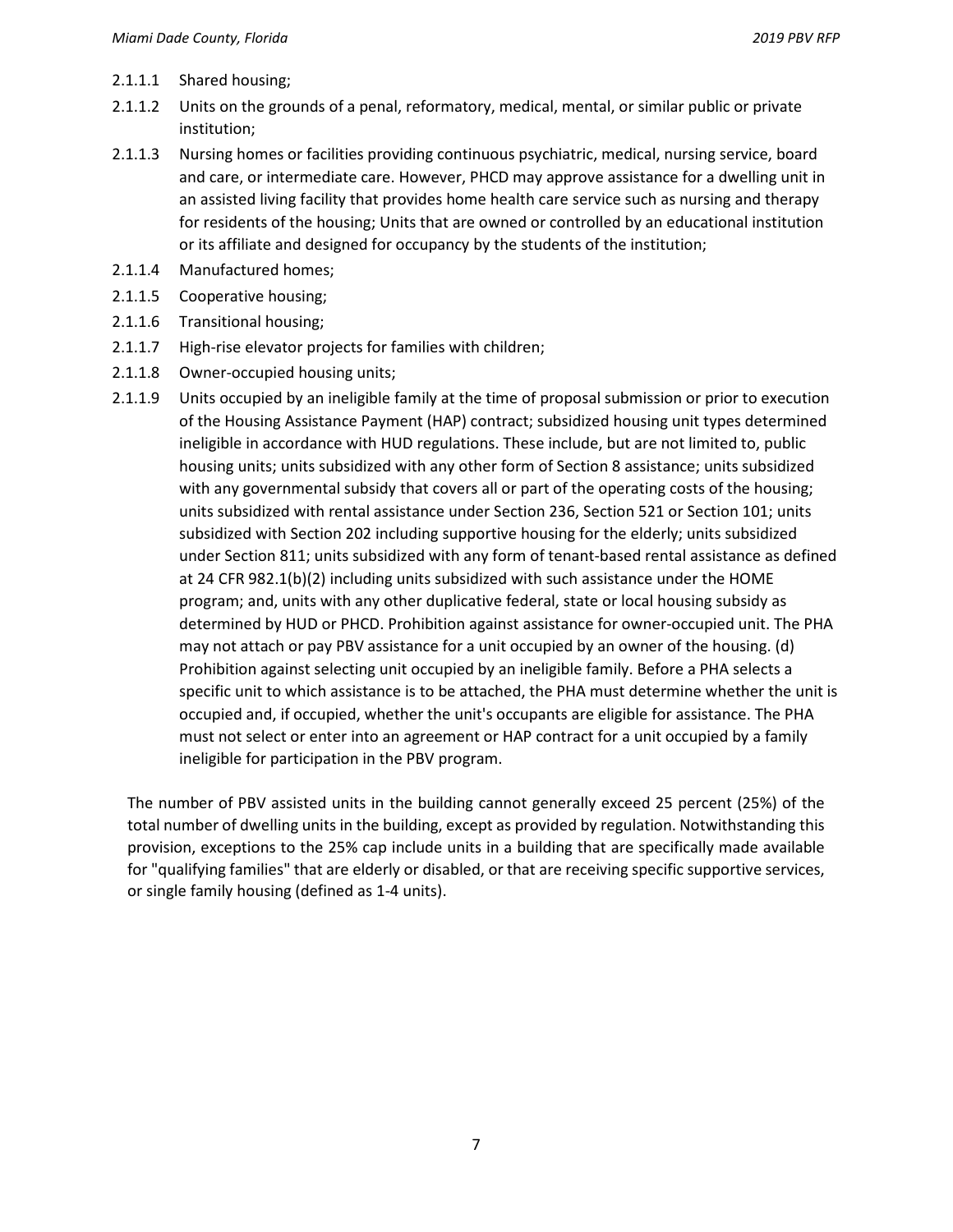Sites selected for PBV assistance must be:

- 2.1.2 Consistent with the goal of deconcentrating of poverty and expanding housing and economic opportunities, consistent with the PHCD's PHA Plan and Administrative Plan. Specific factors are discussed at 24 CFR 983.57;
- 2.1.3 In full compliance with the applicable laws regarding nondiscrimination and accessibility requirements;
- 2.1.4 Meet Housing Quality Standards (HQS) site standards;
- 2.1.5 Must meet HUD regulations for site and neighborhood standards.

#### **2.2 Requirements for Existing and Rehabilitated Housing**

#### T**he site selected must:**

- 2.2.1 be adequate in size, exposure and contour to accommodate the number and type of units proposed, and adequate utilities and streets must be available to the site;
- 2.2.2 promote greater choice of housing opportunities and avoid undue concentration of assisted persons in areas containing a high proportion of low-income persons;
- 2.2.3 be accessible to social, recreational, educational, commercial and health facilities and services that are at least equivalent to those typically found in neighborhoods consisting largely of unassisted, standard housing of similar market rents;
- 2.2.4 be located within reasonable travel times and cost via public transportation or private auto to places of employment. For new construction units, site and neighborhood standards are detailed at 24 CFR 983.57(e);
- 2.2.5 whether the census tract in which the proposed PBV development will be located is in a HUD-designated Enterprise Zone, Economic Community, or Renewal Community;
- 2.2.6 whether a PBV development will be located in a census tract where the concentration of assisted units will be or has decreased as a result of public housing demolition; g) whether the census tract in which the proposed PBV development will be located is undergoing significant revitalization; h) whether state, local, or federal dollars have been invested in the area that has assisted in the achievement of the statutory requirement;
- 2.2.7 whether new market rate units are being developed in the same census tract where the proposed PBV development will be located and the likelihood that such market rate units will positively impact the poverty rate in the area;
- 2.2.8 If the poverty rate in the area where the proposed PBV development will be located is greater than 20 percent, the PHA should consider whether in the past five years there has been an overall decline in the poverty rate; and,
- 2.2.9 whether there are meaningful opportunities for educational and economic advancement in the census tract where the proposed PBV development will be located.

Activities under the PBV program are subject to HUD environmental regulations and may be subject to review under the National Environmental Policy Act by local authorities.

### **2.3 Requirements for Rehabilitated or Newly Constructed sites**

When rehabilitated or newly constructed housing sites are selected for PBV assistance the owner must agree to develop the contract units to comply with HQS. PHCD may elect to establish additional requirements for quality, architecture, or design of PBV housing, over and above the HQS. The owner and the owner's contractors and subcontractors must comply with all applicable State and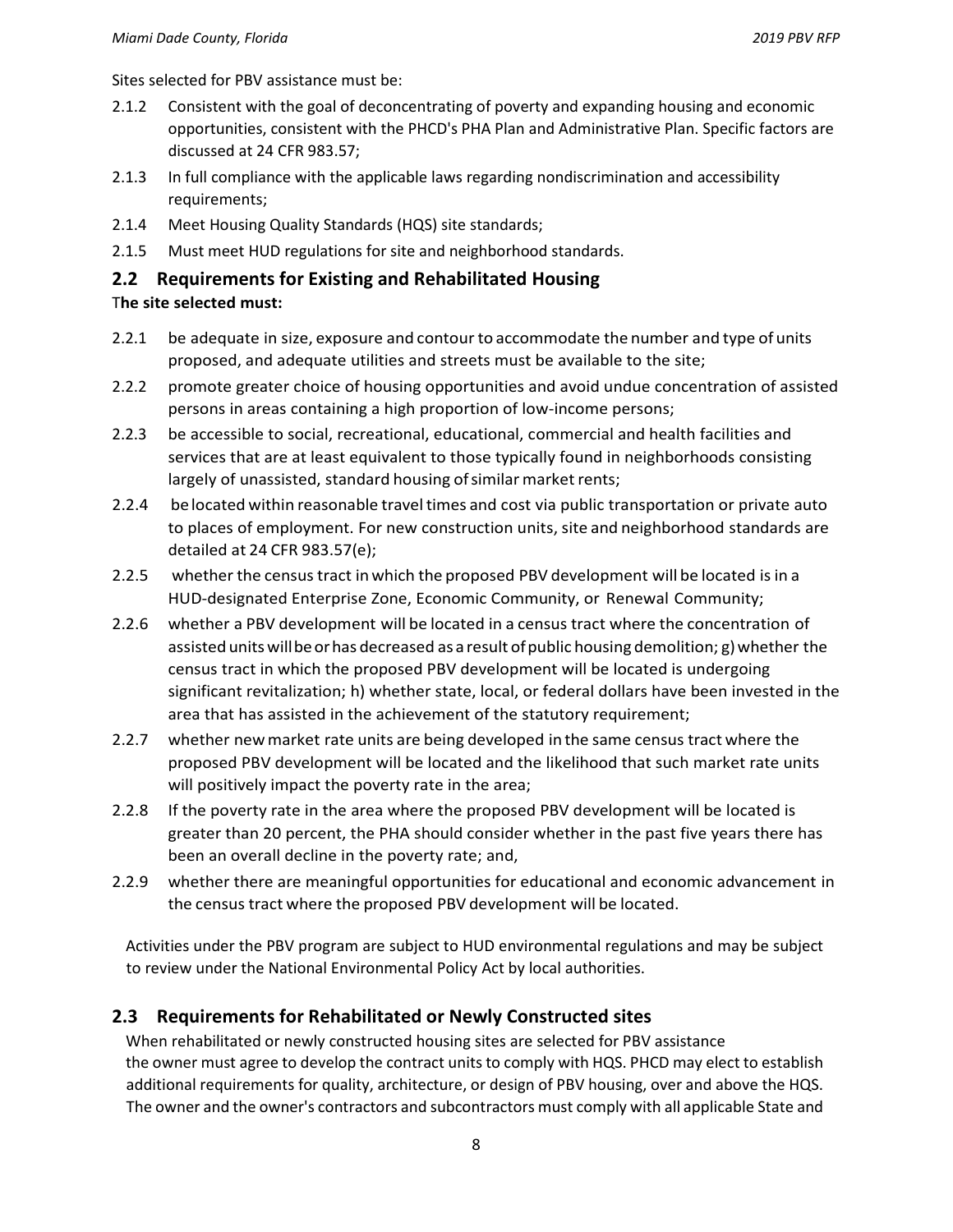federal labor relations laws and regulations, federal equal employment opportunity requirements and HUD's implementing regulations.

Owner must comply with HUD's subsidy layering and environmental review requirements prior to entering into an Agreement to Enter into a Housing Assistance Payment Contract.

New constructions projects should break ground within 9 months of the AHAP and should be completed within 24 months. PHCD will consider projects that require longer construction times but priority will be given to those that can be completed within 24 months.

## **2.4 Additional Requirements for all project types:**

After work has been completed under an AHAP, or for existing housing, PHCD will enter into a Housing Assistance Payments (HAP) contract with the owner for all sites selected and approved for PBV assistance. PHCD will make housing assistance payments to the owner in accordance with the HAP contract for those contract units leased and occupied by eligible families during the HAP contract term subject to funding availability.

The owner is responsible for screening and selection of the family referred by PHCD from PHCD's waiting list to occupy the owner's unit based on their tenancy histories. At least seventy-five percent (75%) of the families approved for tenancy shall be families whose annual income does not exceed thirty percent (30%) of the median income for this area as determined by HUD and as adjusted by family size.

During the course of the tenant's lease, the owner may not terminate the lease without good cause. "Good cause" does not include a business or economic reason or desire to use the unit for an individual, family or non-residential rental purpose. Upon expiration of the lease the owner may: renew the lease; refuse to renew the lease for good cause; refuse to renew the lease without good cause.

The amount of the rent to owner is determined in accordance with HUD regulations. Except for certain tax credit units, the rent to owner including utility allowances must not exceed the lowest of:

- An amount determined by PHCD, not to exceed 110 percent of the applicable fair market rent (FMR) for the unit bedroom size including any applicable tenant -paid utility allowance;
- The reasonable rent; or
- The rent requested by the owner.

An independent reasonable rent study will be prepared to determine the rent.

The total rent to the owner for PBV assisted units consists of the tenant rent (the portion of the rent to owner paid by the family) and the rental assistance paid by PHCD in accordance with the contract with the owner. PHCD determines the tenant rent in accordance with HUD requirements.

#### $\overline{3}$ **PROPOSAL FORMAT**

In response to this Solicitation, Proposer should prepare give (5) copies of the Proposal Submission that carefully follow the format and instructions outlined herein and consistent with the evaluation criteria. Any necessary documents and information must be fully completed and signed as required.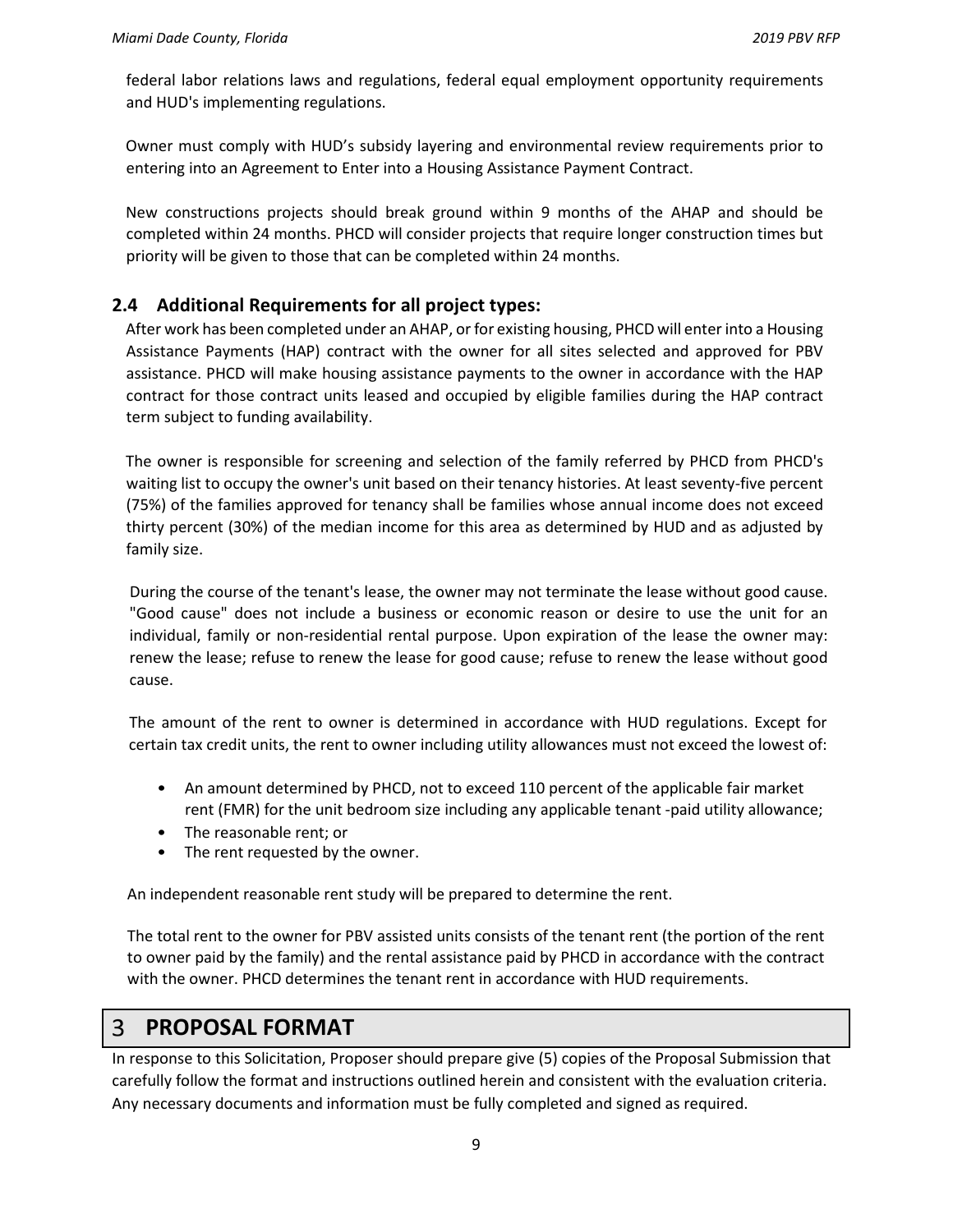The proposal shall be written in sufficient detail to permit the County to conduct a meaningful evaluation of the proposed services. However, overly elaborate responses are not requested or desired.

Note: Any Proposer submitting proposal(s) for multiple properties must provide a proposal with complete and separate responses for questions in the Proposer Information document. Proposer shall submit a proposal for each property the proposer is proposing for.

- 1. General Project Information
- 2. Project and Property
- 3. Financial Feasibility
- 4. Property Management
- 5. Supportive Services
- 6. Preference Items

#### $\overline{4}$ **PROPOSAL EVALUATION**

#### **4.1 Review of Proposal for Responsiveness**

The PHCD will review all applications. If there are PHCD owned or controlled units being considered, the PHCD will forward applications to HUD for review and approval. Before selecting units, the PHCD will determine that each application is responsive to and in compliance with the PHCD's written selection criteria and procedures, and in conformity with HUD program regulations and requirements, including the following items: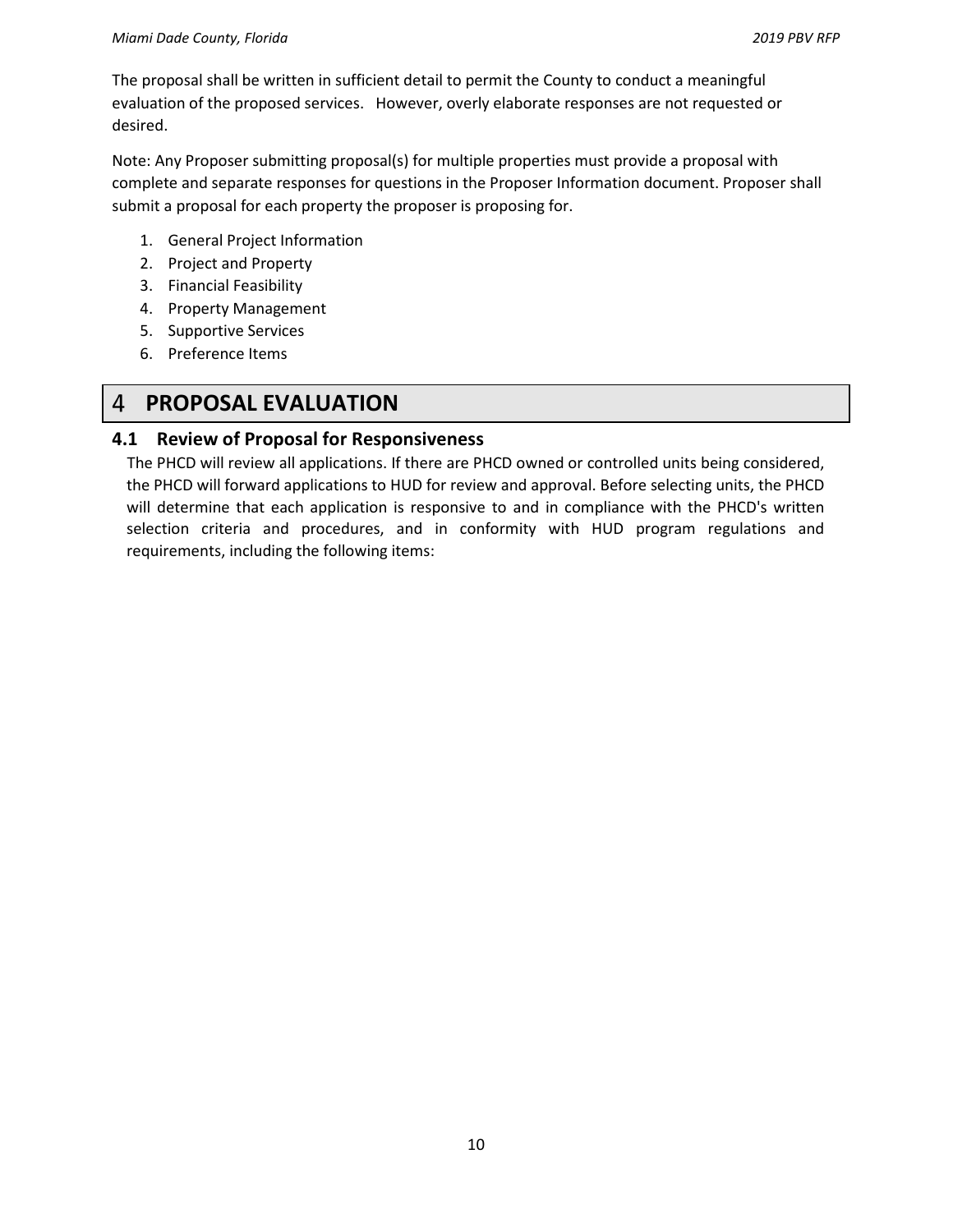- 4.1.1 A certification statement from the owner that there will be no displacement of resident tenants from units to be assisted under the PBV program.
- 4.1.2 Evidence of site control.
- 4.1.3 Existing housing units must, at the time of PHCD's selection, substantially comply with Housing Quality Standards. Units for which new construction or rehabilitation was started in accordance with Subpart D of the PBV Final Rule will not qualify as existing housing.
- 4.1.4 Certification that the owner and other project principles are not on the U.S. General Services Administration list of parties excluded from Federal procurement and non-procurement programs.
- 4.1.5 Proposed initial gross rents must not exceed 110% of the applicable Fair Market Rent including any applicable allowance for tenant-paid utilities for the size of the unit.
- 4.1.6 Property must meet eligibility requirements under §983.7 (Eligible and ineligible Properties and PHCD- owned units), §983.11 (Other Federal requirements), and
- 4.1.7 §983.6 (Site and Neighborhood Standards).
- 4.1.8 Property will be constructed with other than assistance under the U.S. Housing Act of 1937 in accordance with §983.9.
- 4.1.9 No construction has begun, as evidenced by PHCD inspection.
- 4.1.10 For rehabilitation or new construction projects of four or more units, the PHCD will determine whether any work items necessary to meet the accessibility requirements of Section 504 of the Rehabilitation Act of 1973 and the Fair Housing Amendments Act of 1988 will be completed.
- 4.1.11 Not more than 25 percent of units per building are eligible for PBV assistance, except to the extent such buildings are in a senior housing project or housing project for persons with disabilities meeting any applicable federal standards pursuant to the Civil Rights Act and the federal Fair Housing Amendments Act, in which case up to 100 percent of the units in such buildings are eligible for PBV assistance.

If a project does not meet the requirements indicated above, it will be designated non-responsive. A notice mailed to the applicant will identify the disqualifying factor.

Proposals that meet the requirements will be evaluated and ranked by the PHCD panel. An PHCD ranking list will be prepared according to the points awarded to each proposal. The PHCD may, at its discretion, select one or more of the proposals submitted, or none of the proposals submitted.

The PHCD reserves the right to reject any or all proposals, to waive any informalities in the RFP process, or to terminate the RFP process at any time, if deemed by the PHCD to be in its best interests. The PHCD reserves the right to reject and not consider any proposal that does not meet the requirements of this RFP, including but not necessarily limited to incomplete proposals and/or proposals offering alternate or non-requested services.

The PHCD reserves the right to award fewer than the number of units requested, if the requester agrees to accept a lower number of PBVs. The PHCD shall have no obligation to compensate any applicant for any costs incurred in responding to this RFP.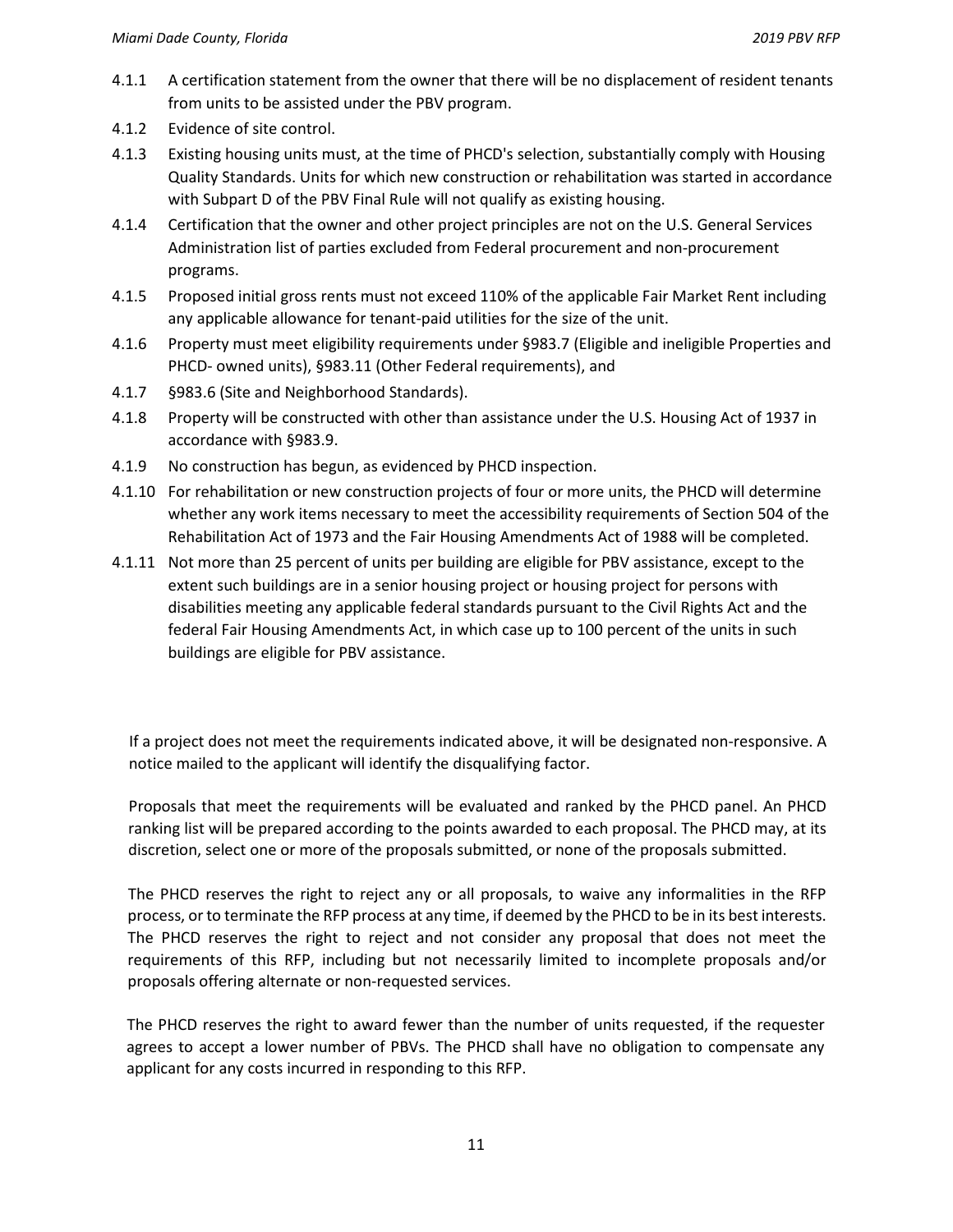## **4.2 OTHER REQUIREMENTS**

Before executing an Agreement with any selected owner, PHCD will:

- 4.2.1 Negotiate and finalize owner requested rents in accordance with §983.12. For any PHCD-owned unit, an independent entity will determine a recommendation for initial rents which then will be submitted to the HUD field office for final approval.
- 4.2.2 Obtain subsidy-layering contract rent reviews from HUD, if applicable.
- 4.2.3 Obtain environmental clearance in accordance with §983.58.
- 4.2.4 Submit a certification to the HUD field office stating that the unit or units were selected in accordance with the PHCD's approved unit selection policy.
- 4.2.5 The HUD field office will conduct subsidy layering contract rent reviews.
- 4.2.6 Before an Agreement is executed for new construction units, the owner must submit the design architect's certification that the proposed new construction reflected in the working drawings and specifications comply with housing quality standards, local codes and ordinances, and zoning requirements.

#### **4.3 Evaluation Criteria**

Proposals will be evaluated by an Evaluation/Selection Committee which will evaluate and rank proposals on criteria listed below. The Evaluation/Selection Committee will be comprised of appropriate County personnel and members of the community, as deemed necessary, with the appropriate experience and/or knowledge, striving to ensure that the Evaluation/Selection Committee is balanced with regard to both ethnicity and gender. The criteria are itemized with their respective weights for a maximum total of two hundred (200) points per Evaluation/Selection Committee member.

#### **1. Project Summary 5 Points**

- a. Project Name and Project Address
- b. Total Units Proposed for PBV Assistance
- c. Total number of units in the project.
- d. Number of buildings in the project
- e. Building Description (apartment, low rise, townhomes, etc.)
- f. Name of the Proposed Developer
- g. Management Company/Agent for the Proposed PBV Project
- h. Miami-Dade Folio Number
- i. Bedroom Distribution Chart
- j. Proposed term of the HAP contract

#### **2. Project and Property – 45 Points**

- a. Describe the scope, purpose, and need for the project
- b. Describe the need for Project-Based Assistance
- c. Describe the general population the project will target including; income level, household composition and any special needs.
- d. Describe the proposed site and the status of site control
- e. Describe the unit rents, comparable unit market rents, and tenant income range,
- f. Describe utility and appliance responsibilities. Specifically, state who is responsible for Electric, Gas, Heating, Hot Water (as applicable) and who is responsible for providing essential the stove and refrigerator.
- g. Describe the proposed unit size mix and the amenities provided within each unit and those amenities provided to all residents on-site.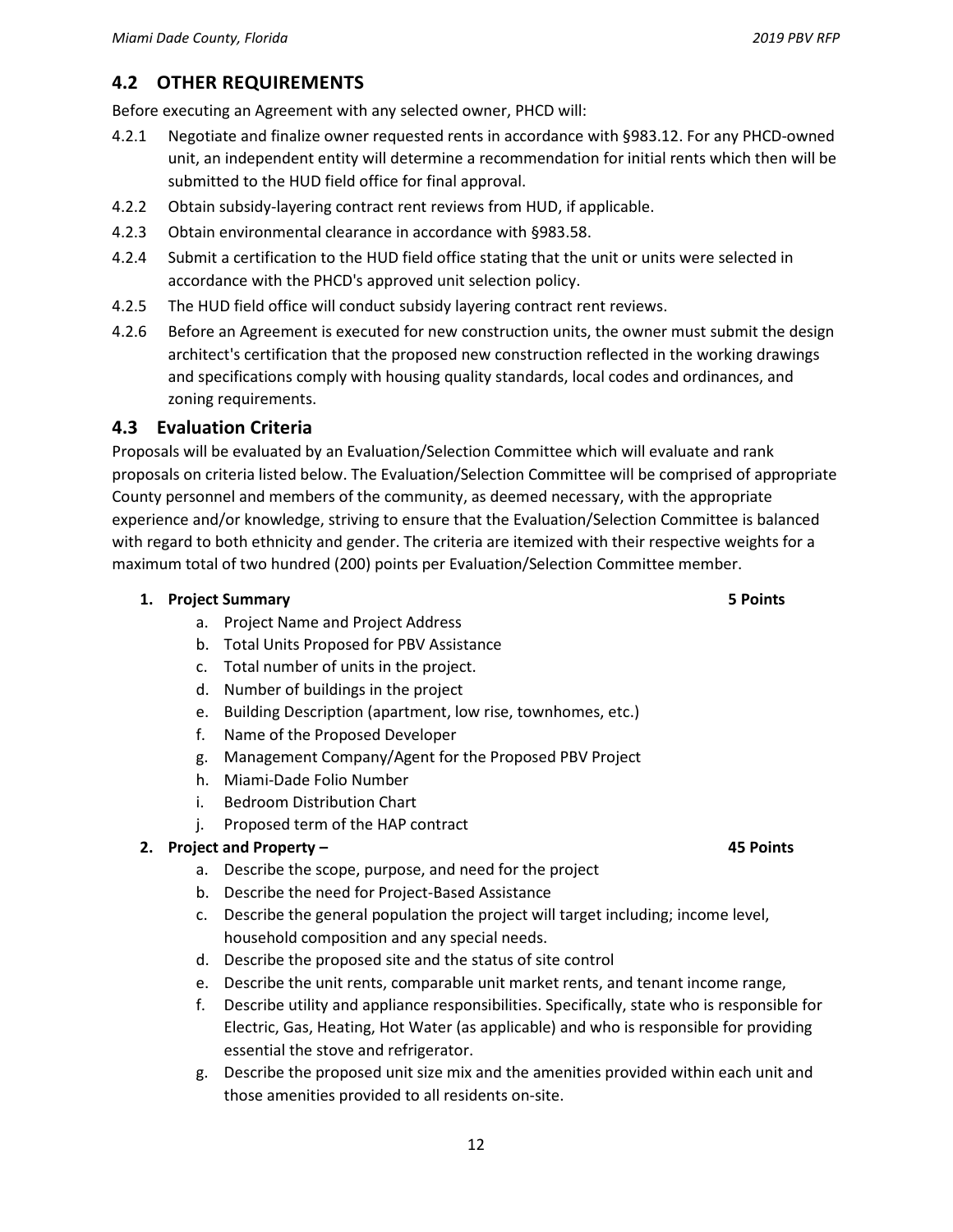- h. Describe if and how the project is located within reasonable travel times and cost via public transportation or private auto to places of employment
- i. Describe neighborhood amenities including accessibility to social, recreational, educational, commercial and health facilities and services that are at least equivalent to those typically found in neighborhoods consisting largely of unassisted, standard housing of similar market rents.
- j. If the project involved existing structures, describe the existing site improvements including year built, current condition and user and if any major improvements have been completed.
- k. Provide a project schedule including all phases of the development.

#### **3. Financial Feasibility – 20 points**

- a. Discuss project's readiness to proceed based on the level of funds committed and the other resources yet to be secured.
- b. Describe the financial assumptions used to develop the operating budget. Include requested rents by bedroom size and other sources of income, operating, and maintenance expenses and inflationary factor.

#### **4. Property Management – 20 points**

- a. Indicate how your organization can carry out this project and its ability to manage the project over time.
- b. Describe the operating structure and staffing of the project. Provide management and maintenance information.
- c. Describe tenant selection criteria and screening plan.
- d. Describe owner's experience in the tenant-based or project-based voucher program and owner compliance with its obligation under a PBV Housing Assistance Payment Contract.

**5. Supportive Services (only for projects that require supportive services)– 10 Points**  Projects that intent to Project-Base more than 25% of units a building and where the project is not intended to be for the elderly and/or disabled only. Proposals that require supportive services will be ranked and evaluated only with other proposals that require supportive services.

a. Describe the supportive services the owner intends to provide itself or through contracted 3rd parties.

#### **6.** Preference Points-OPTIONAL **1999 100 Points** Up to 100 Points

Preference points are not required in order to receive an award under this solicitation. However, PHCD will provide preference points to projects that can demonstrate the following:

#### a. **Low-Poverty Census Tract. 7 points**

PHCD will use the following tool (provided and maintained by HUD) to determine if the project's address falls into a tract that has an average poverty level of 20 percent or less to determine if a unit qualifies the income-mixing requirement (project cap) 40 percent increase. https://www.huduser.gov/portal/maps/hcv/home.html

b. **Targeted areas 10 Points** Projects located in the following census tracts; 23, 24.04, and 25.01.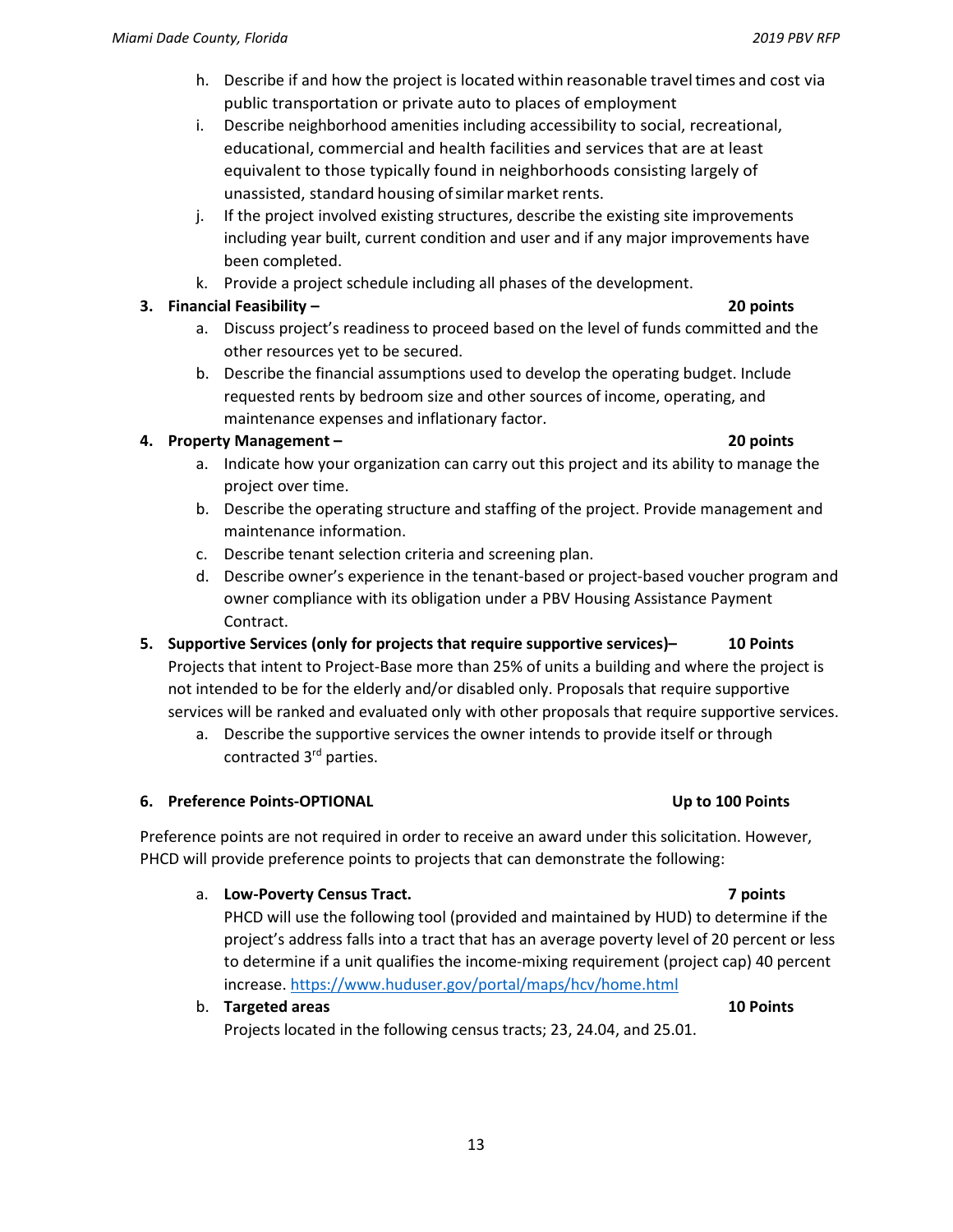#### **c. Zoning. 15 points**

Evidence must be provided that the project has received zoning approval that supports this project from the appropriate jurisdiction.

#### d. **Large Projects. 20 Points**

Owners proposing developments with over 250 PBV units designated for the elderly and/or disabled population.

### e. **Special Purpose New Construction Project. 15 Points**

Owners that can demonstrate that the existing or proposed site will benefit families affected by an action of the same (or affiliate) owner of another federally assisted property that may require the relocation of the affected families. This includes owners with expiring PBV contracts that propose to construct a new site instead of extending an existing PBV site.

#### f. **Tenant Selection Plan (TS). 5 Points**

Owners/Developers that have a Tenant Selection Plan that provides preference for families affected by a PHCD Action. PHCD Actions include but are not limited to:

- i. Expiring Mod-Rehab Contracts
- ii. Public Housing Redevelopment
- iii. Expiring Project-Based Voucher Contract

### **g. Not-for-profit General Partner (GP). 5 Points**

Owners/Developers that include a not-for-profit entity as a General Partner.

## **h. Benefit to the Community**. **5 Points**

Owner/Developer that can clearly demonstrate that the proposed project is part of a Community Redevelopment strategy.

### i. **Completed Environmental Reviews**. **5 Point**

To expedite the project-basing of units under this solicitation, preference points are being awarded to projects who have had an environmental review completed within the last 12 months.

#### j. **Larger Unit Sizes. 5 points**

Projects that request that 30% of the PBV units be of three (3) or more bedrooms.

**k. Access to Community-based services and Amenities. 1 Point per Service or Amenity Up to 8 points** 

Preference points will be award to projects that can demonstrate access to the following existing or planned services or amenities **within ¼ mile driving or walking distance** of the project. To be awarded points under this category, the proposer must submit a chart of all services and amenities along with the calculated distance and supported by reliable map (such as google maps).

- 1. Religious and Faith Based Organizations
- 2. Grocery Stores
- 3. Major Hospital or Urgent Care Center
- 4. Metro-bus stop or other public transit option.
- 5. Access to Major Employment Opportunities. This includes but is not limited to:
	- a. Malls or Shopping Centers with 10 or more stores
	- b. Companies with on-site employees of 50 or more.